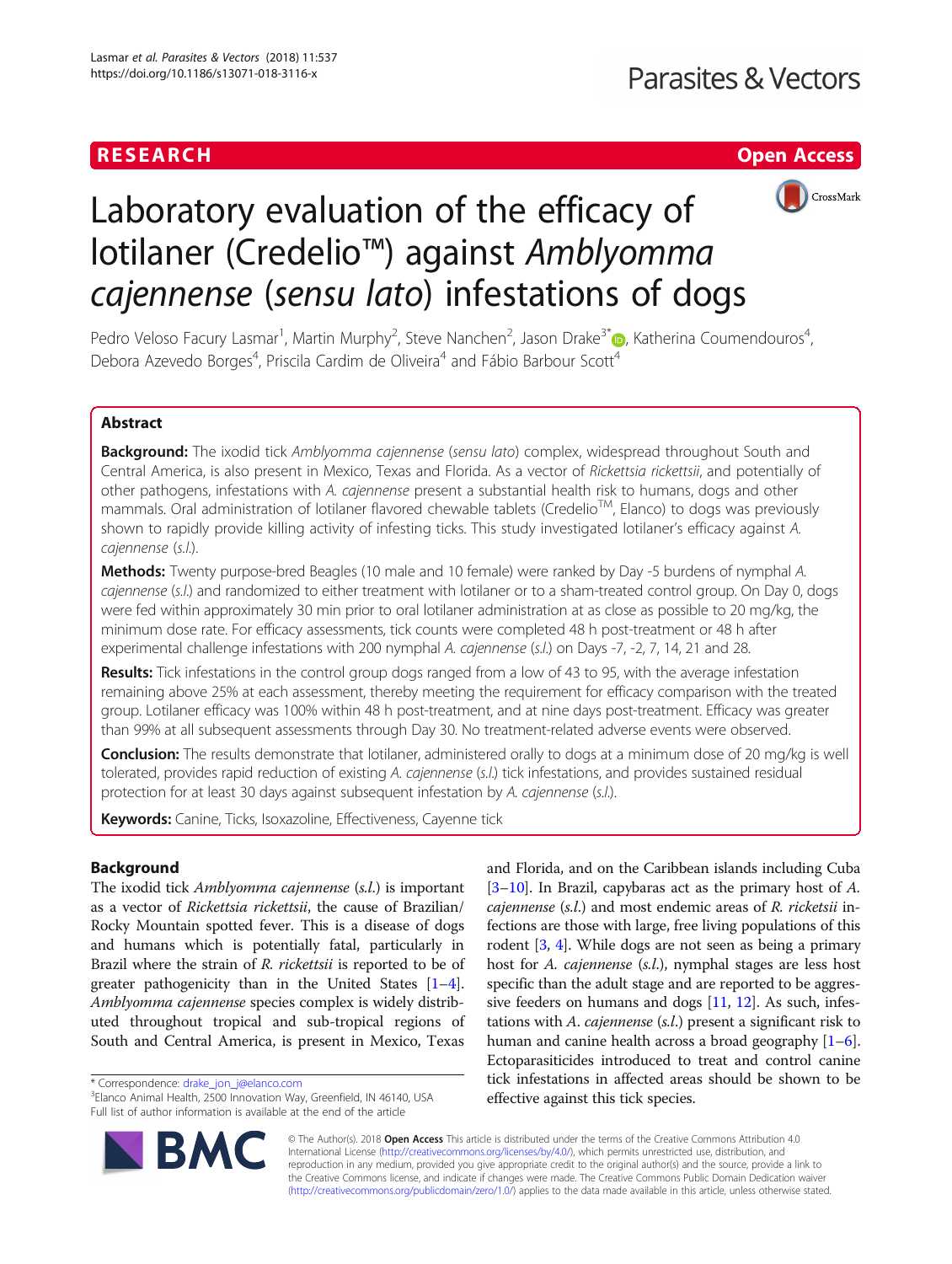Targeting ligand-gated GABA receptors, the isoxazolines compounds have a novel mode of action, distinct from earlier ectoparasiticidal treatments, that causes paralysis and death of fleas and ticks [[13,](#page-4-0) [14\]](#page-4-0). Building on the efficacy against fleas and tick of the first isoxazoline, afoxolaner, which was first approved in 2013, subsequent members of the family that have become available are fluralaner and sarolaner, first approved in 2014 and 2016, respectively, and most recently, lotilaner, which was first approved in 2017. Following oral administration under fed conditions, peak lotilaner concentrations are reached within two hours, with a corresponding rapid onset of activity against fleas and ticks [\[15](#page-4-0)–[17](#page-5-0)]. Lotilaner efficacy has been demonstrated against a number of tick species including, but not limited to, Rhipicephalus sanguineus (sensu lato), Dermacentor reticulatus, Dermacentor variabilis, Ixodes scapularis, Ixodes ricinus and Amblyomma americanum [\[18,](#page-5-0) [19](#page-5-0)]. With a half-life of 30 days, lotilaner has been shown to provide at least a month of activity against infesting ticks [[15,](#page-4-0) [17](#page-5-0)–[19](#page-5-0)]. To further expand the understanding of the activity of lotilaner flavored chewable tablets against ticks, a study was initiated to investigate efficacy in eliminating existing burdens of A. cajennense (s.l.) and in maintaining efficacy against challenge through the month following oral administration at a minimum dose rate of 20 mg/kg.

## **Methods**

The study was designed and completed during 2015 in accordance with the second edition guidelines from the World Association for the Advancement of Veterinary Parasitology (WAAVP) for evaluating the efficacy of parasiticides for the treatment, prevention and control of flea and tick infestations of dogs and cats and with current local regulatory standards [[20\]](#page-5-0). According to Labruna & Pereira [[10](#page-4-0)], the highest prevalence of infestation of A. cajennense (s.l.) in domestic dogs in Brazil occurs during its larval and nymphal stages. Infestations with adult A. *cajennense* (s.l.) ticks is less prevalent in dogs [\[10\]](#page-4-0). In addition, the attachment rate of adult ticks of this species in laboratory dogs is very low, not allowing for the minimum attachment rate of 25% recommended by international guidelines [\[10](#page-4-0), [12\]](#page-4-0). For these reasons, nymphal stages were used for infestation of dogs in this study.

#### Animals and housing

Twenty-six purpose-bred Beagle dogs (male and female) were acclimatized, and of these 20 (10 male and 10 female) were retained in the study. Each dog was identified with a subcutaneous microchip identification number. A dog was eligible to be enrolled in the study if it was at least six months of age and 6.8 kg on Day

-7, clinically healthy with no pre-existing conditions (e.g. injury, trauma, disease) that could have affected the study, and if it sustained a pre-treatment tick infestation of at least 50 ticks (25% of the infesting dose) (Fig. [1](#page-2-0)). Dogs were excluded if pregnant or lactating, or if treated with an ectoparasiticide in the eight weeks preceding selection for the study (or within six months for isoxazoline compounds). For the study, dogs were housed individually in concrete-floored pens measuring approximately  $1.5 \times 1.5$  m and for socialization and exercise were placed into a fenced corridor daily, except on days when tick infestations were completed. For socialization, dogs within the same treatment group were separated by sex and socialized together, with separate designated areas for each treatment group to avoid any risk of between-group cross-contamination. Animals remained in the same socialization group throughout the study. At least one toy/chew was made available at all times to each dog when housed individually. Dogs were fed a commercially available high quality complete canine dry food diet except on Day 0, when canned food was offered to all dogs, mixed with their dry ration to encourage consumption. Water was provided ad libitum.

## Randomization and treatments

Within sex, dogs that met all inclusion and exclusion criteria, including at least a 25% tick attachment rate, were ranked in order of descending Day -5 tick count. The 10 dogs of each sex with the highest tick counts were then included in the randomization process. The first two animals of each sex were allocated to form a block, the next two a second block, and so on. Dogs within each block were assigned, using random order numbers, to either treatment with lotilaner or to be a sham-treated control. Within approximately 30 min before dosing, all dogs had consumed a partial daily food ration.

Lotilaner was administered orally (whole tablets) at as close as possible to the targeted minimum dose rate of 20 mg/kg. Each dose was calculated based on bodyweight, to the nearest 0.1 kg, measured on Day -2. Control group dogs were sham-dosed on Day 0 using a process that matched the handling of the lotilaner-treated dogs, including removing the dog from its individual run and opening and massaging the dog's throat.

## Tick infestations and counts

Ticks had been field-collected from horses located in the state of Rio de Janeiro in the southeast region of Brazil during 2015 and were subsequently maintained in the Laboratory of Experimental Chemotherapy in Veterinary Parasitology of the Federal Rural University of Rio de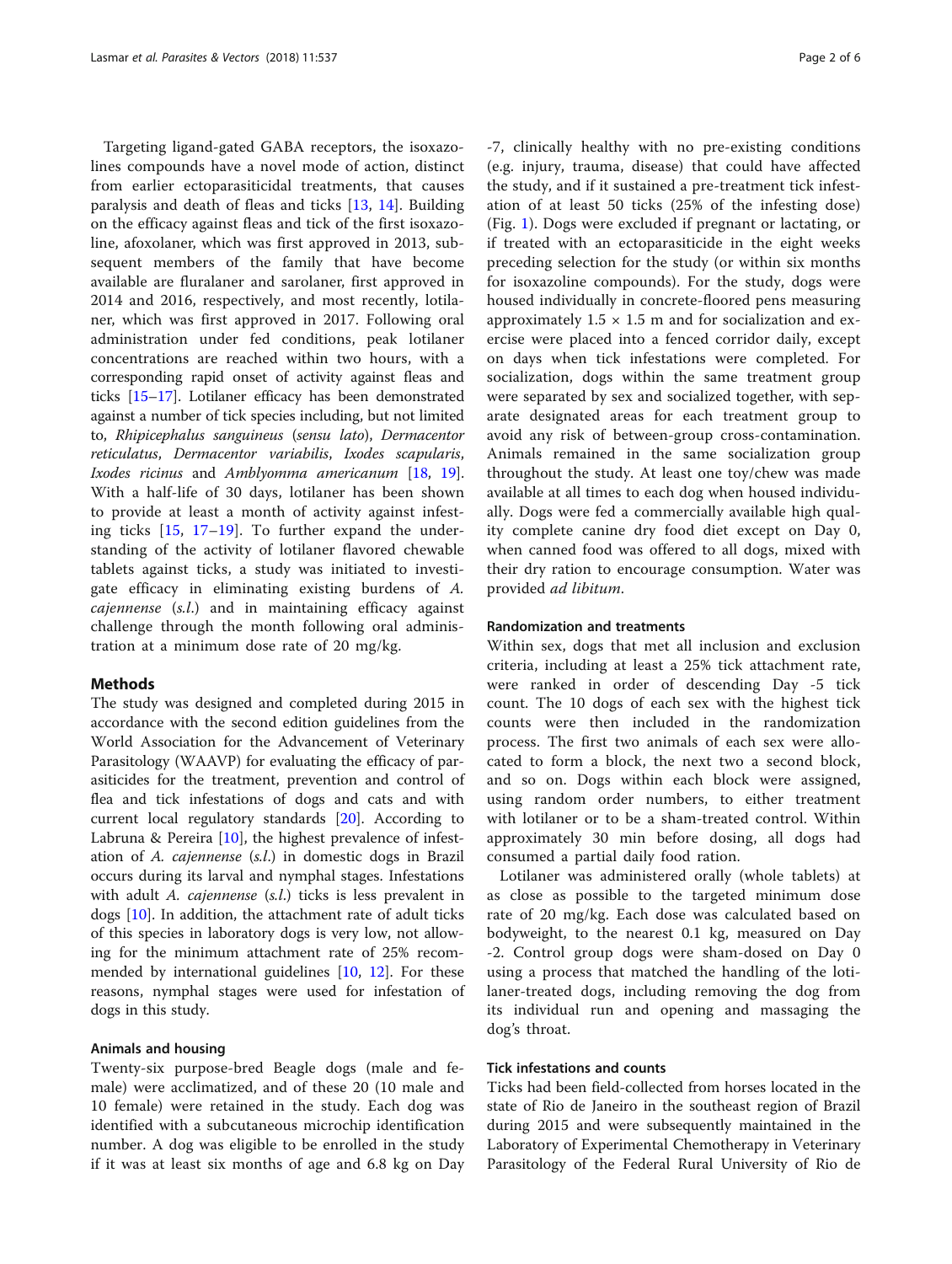<span id="page-2-0"></span>

Janeiro, Brazil. The nymphal stage of A. cajennense (s.l.) was used for the study challenges because the highest prevalence of infestation of A. cajennense (s.l.) in domestic dogs in Brazil occurs during its larval and nymphal stages, while infestations with adult ticks is less prevalent [[10\]](#page-4-0). In addition, the attachment rate of adult ticks of this species in laboratory dogs is very low, not allowing for the minimum attachment rate of 25% recommended by international guidelines. Each dog was experimentally infested in its pen with 200 viable unfed nymphs on Days -7, -2, 7, 14, 21 and 28 (Fig. 1). Dogs were not sedated for either tick application or counting. The ticks were applied gently to the dorsal rump area and allowed to crawl into the hair coat to select an attachment site. Ticks applied on Day -7 were counted and removed on Day -5, 48  $(\pm 2)$  h after the first infestation. Ticks applied on Day -2 were counted and removed on Day 2, 48 (± 2) h after lotilaner administration. Since Day 2 tick counts were 4 days after initial infestation, the kennel floors were also inspected for engorged ticks since nymphal ticks may complete feeding in 3–4 days. No engorged nymphs were found on kennel floors. On Days 9, 16, 23 and 30 the ticks were counted and removed, 48 (± 2) h post-infestation. For counting ticks on treatment and control group dogs, each dog's hair was pushed manually against its natural lie so that the skin and ticks were visible. A systematic examination for ticks included exploration of each dog's head, limbs and all dorsal and ventral areas.

## Assessment of efficacy

Efficacy was determined by the reductions in live, attached tick counts on lotilaner-treated dogs, relative to control dogs, 48 h after treatment on Study Day 0 and 48 h after each subsequent infestation on Days 9, 16, 23 and 30. Arithmetic and geometric mean group efficacies were calculated according to Abbott's formula as follows:

Efficacy 
$$
(\%) = 100 \times (Mc - Mt)/Mc
$$

where Mc is the untreated control group's mean number of live ticks on dogs, and Mt is the treated group's mean number of live ticks on dogs. The Shapiro Wilk test was used to evaluate data normality. As this showed substantial deviation from normality, the Mann-Whitney test was utilized to compare the mean values between the live nymph counts of the groups. Calculation of geometric means was performed using logarithm transformed counts (count  $+1$ ) with one (1) subtracted, subsequently, from the result. All analyses were performed using SAS version 9.2 software. Lotilaner was considered effective if the average live tick attachment rate in the control group was at least 25%, if there was a statistically significant difference ( $P < 0.05$ ) between the treated group and the control group, and if the treated group had a calculated efficacy of at least 90%.

## Results and discussion

The doses of lotilaner administered to study dogs ranged from 20.3–25.0 mg/kg, which was as close to 20 mg/kg as possible using commercially available tablets without dropping below the minimum approved dose of 20 mg/ kg. There were no treatment-related adverse events. Tick infestations in the control dogs ranged from a low of 43 up to a maximum of 95, with the average infestation rate remaining above 25% at each assessment, thereby meeting the requirement for adequate infestation and efficacy comparison with the treated group (Table [1\)](#page-3-0).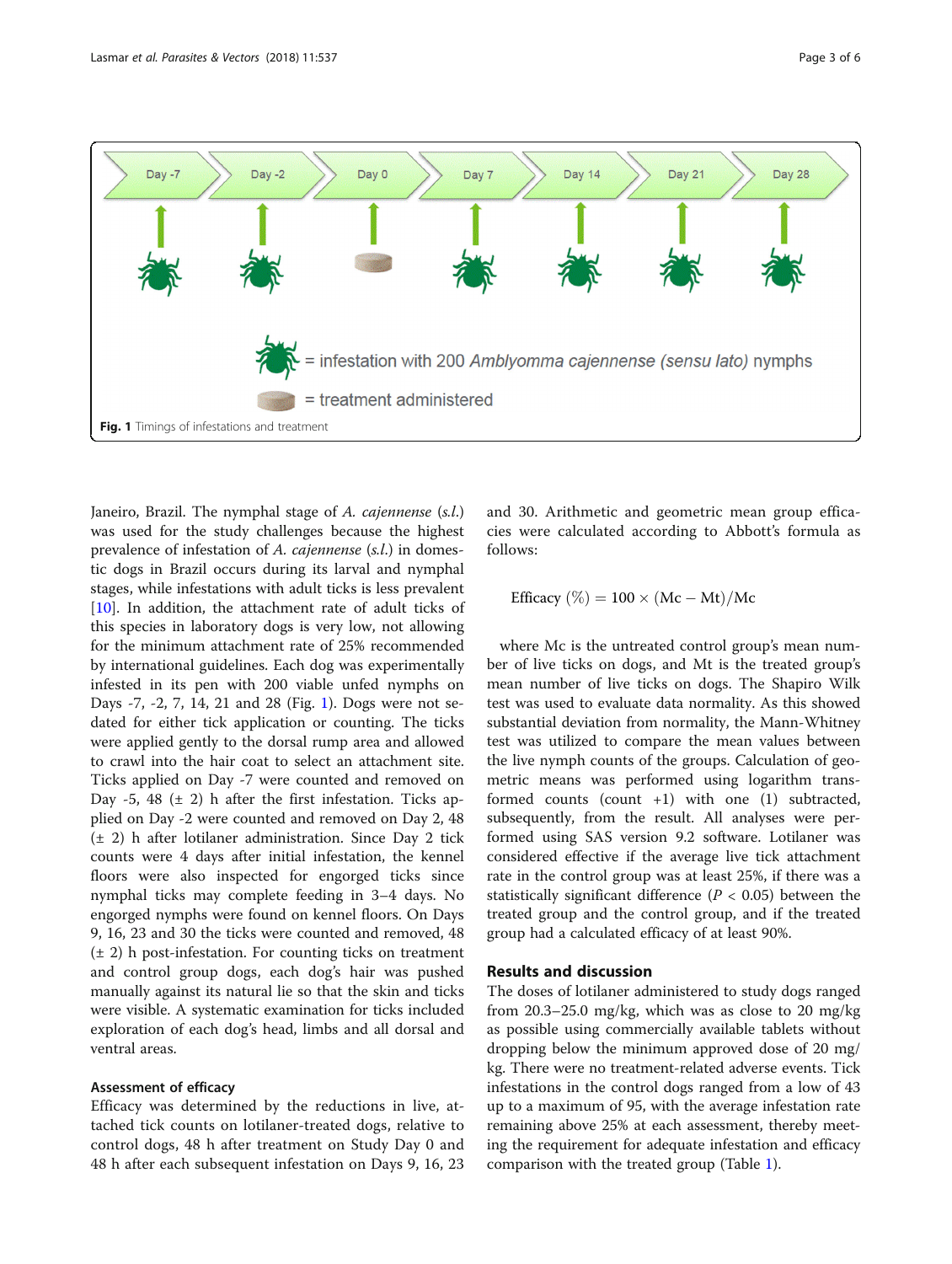|            |                        | Day of tick count            |                            |                            |                            |                            |                          |
|------------|------------------------|------------------------------|----------------------------|----------------------------|----------------------------|----------------------------|--------------------------|
|            |                        | $-5$                         |                            | 9                          | 16                         | 23                         | 30                       |
| Control    | Arithmetic mean $+$ SD | $60.6 \pm 7.1$               | $60.0 \pm 7.0$             | $62.4 \pm 13.7$            | $62.0 \pm 12.7$            | $62.1 \pm 14.8$            | $63.2 \pm 12.5$          |
|            | Geometric mean         | 60.2                         | 59.6                       | 61.2                       | 60.9                       | 60.7                       | 62.1                     |
| Lotilaner  | Arithmetic mean $+$ SD | $61.1 \pm 9.7$               | $0.0 \pm 0.0$              | $0.0 \pm 0.0$              | $0.3 + 0.9$                | $0.4 \pm 0.8$              | $0.6 \pm 1.1$            |
|            | Efficacy (%)           | na                           | 100                        | 100                        | 99.5                       | 99.4                       | 99.1                     |
|            | Geometric mean         | 60.5                         | 0.0                        | 0.0                        | 0.1                        | 0.2                        | 0.4                      |
|            | Efficacy (%)           | na                           | 100                        | 100                        | 99.8                       | 99.6                       | 99.4                     |
| Comparison |                        | $Z = 0.11$ .<br>$P = 0.8951$ | $Z = 4.00$ .<br>P < 0.0001 | $Z = 4.00$ .<br>P < 0.0001 | $Z = 3.92$ ,<br>P < 0.0001 | $Z = 3.87$ .<br>P < 0.0001 | $Z = 3.82$<br>P < 0.0001 |

<span id="page-3-0"></span>Table 1 Summary and efficacy of live attached tick counts 48 hours post-treatment and following post-treatment infestations

Abbreviations: SD, standard deviation; na, not applicable

Within 48 h post-treatment, no live ticks were found attached to any lotilaner-group dogs, and efficacy remained at, or close to 100% at every post-treatment assessment (Table 1, Fig. 2). From each infesting dose of 200 ticks, the maximum number of live ticks found on any lotilaner-group dog in the post-treatment period was three. Only one dog was infested on Day 16 (three ticks), two dogs on Day 23 (each with two ticks) and three on Day 30 (with one, two and three ticks). Between-group differences in mean counts of live A. *cajennense* (*s.l.*) were significant ( $P = 0.0002$ ) at every post-treatment assessment.

This is the second report describing the efficacy of a treatment against A. cajennense (s.l.) infestations in dogs. The first such report described a study that used a similar protocol to that of our study to investigate the efficacy of sarolaner [[21\]](#page-5-0). That study produced 100% efficacy for sarolaner by 48 h following Day 12 infestation and  $\geq$  99.6% by 48 h following Day 33 infestation, similar to those that we report for lotilaner [[21\]](#page-5-0). While

the results of the two studies suggest that efficacy against A. cajennense (s.l.) may be an isoxazoline class effect, other studies suggest that different members of the class do not necessarily provide the same degree of efficacy, particularly against Amblyomma spp. For instance, there are only two reports of afoxolaner efficacy against A. americanum - in one of these at 24 h post-infestation afoxolaner efficacy was less than 80% from Day 14 through Day 30 while under the same conditions sarolaner efficacy remained at greater than 90% until Day 28 [\[22\]](#page-5-0). Studies assessing lotilaner efficacy against A. americanum at 48 h post-treatment and post infestation have demonstrated efficacy of 100% throughout, except at nine days post-treatment when efficacy was 99% [[19](#page-5-0)].

For lotilaner, the results of this study align with earlier reports of efficacy against ticks in laboratory and field studies. One study demonstrated efficacy of 70% against existing infestations with *I. ricinus* within four hours post-treatment [[17\]](#page-5-0). A report of a series of studies

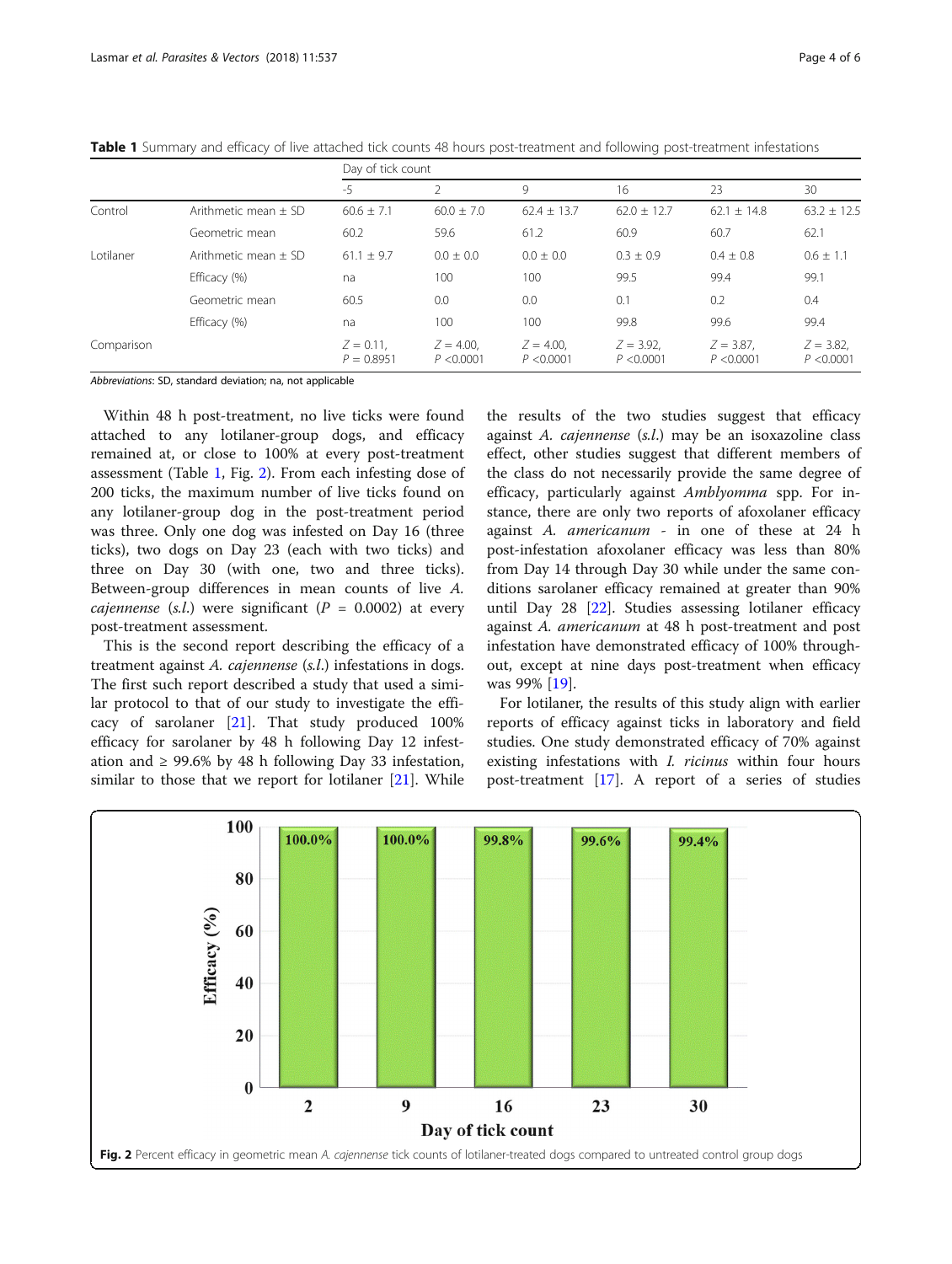<span id="page-4-0"></span>involving experimental infestations with commonly occurring European ticks showed that lotilaner efficacy remained at least 95% through 35 days post-treatment and a field study across three European countries subsequently confirmed lotilaner effectiveness against field challenge [[18,](#page-5-0) [23\]](#page-5-0). Similar efficacy was reported following induced infestations of commonly occurring ticks in North America [[24](#page-5-0)]. As in this study, experimental infestation studies typically involve assessments at 48 h post-treatment, and 48 h after subsequent weekly challenges. As tick transmission of some protozoal pathogens may not occur until up to 72 h post-infestation, the demonstration of lotilaner efficacy against A. cajennense (s.l.) at 48 h after challenge provides assurance that the risk of disease from a tick bite can be substantially reduced [\[25](#page-5-0), [26](#page-5-0)]. For lotilaner, this was shown in an earlier study in which treatment successfully prevented the transmission of Babesia canis to dogs exposed to infected D. reticulatus ticks [\[27](#page-5-0)].

## Conclusions

This study demonstrates that lotilaner given orally at a minimum dose rate of 20 mg/kg is well tolerated, provides a rapid reduction of existing nymphal A. cajennense (s.l.) tick infestations, and provides a sustained residual protection for at least 30 days against infestation by A. cajennense (s.l.) ticks in dogs. This level of activity indicates that lotilaner can be a valuable tool to help prevent the transmission of tick-borne diseases to treated dogs [[27\]](#page-5-0).

#### Abbreviations

GABA: γ-aminobutyric acid; Mc: mean number of live ticks on dogs in the untreated control group; Mt: mean number of live ticks on dogs in the treated group; na: not applicable; SD: standard deviation; WAAVP: World Association for the Advancement of Veterinary Parasitology

#### Acknowledgements

The authors would like to thank Dr Bill Ryan of Ryan Mitchell Associates LLC for assistance with the manuscript.

#### Funding

The study was funded by Elanco.

### Availability of data and materials

Data not included in this manuscript can only be made available to bona fide researchers, subject to a non-disclosure agreement due to commercial confidentiality of this research.

#### Authors' contributions

All authors participated in one or more of design, completion and reporting of the studies and were involved in the drafting of the manuscript. All authors read and approved the final manuscript.

#### Ethics approval and consent to participate

The protocol was approved by the Veterinary Institute of Universidade Federal Rural do Rio de Janeiro (UFRRJ) Animal Welfare Ethics Committee [Comissão de Ética no Uso de Animais (CEUA)] and by Novartis Animal Health Global Animal Welfare.

## Consent for publication

Not applicable.

#### Competing interests

PL, MM, SN and JD are employees of Elanco Animal Health.

#### Publisher's Note

Springer Nature remains neutral with regard to jurisdictional claims in published maps and institutional affiliations.

#### Author details

<sup>1</sup> Elanco Animal Health, Av. Morumbi, 8264, São Paulo, SP 04703-002, Brazil.<br><sup>2</sup> Elanco Animal Health, Mattenstrasse 24a, CH-4058 Basel, Switzerland. <sup>2</sup>Elanco Animal Health, Mattenstrasse 24a, CH-4058 Basel, Switzerland. <sup>3</sup> Elanco Animal Health, 2500 Innovation Way, Greenfield, IN 46140, USA 4 Rural Federal University of Rio de Janeiro, BR 465 km 7 UFRRJ, Seropédica, RJ, Brazil.

Received: 15 June 2018 Accepted: 18 September 2018 Published online: 03 October 2018

#### References

- Drexler NA, Yaglom H, Casal M, Fierro M, Kriner P, Murphy B, et al. Fatal Rocky Mountain spotted fever along the United States - Mexico border, 2013–2016. Emerg Infect Dis. 2017;23:1621–6.
- 2. Levin ML, Killmaster LF, Zemtsova GE, Ritter JM, Langham G. Clinical presentation, convalescence, and relapse of rocky mountain spotted fever in dogs experimentally infected via tick bite. PLoS One. 2014;9:e115105.
- 3. Guedes E, Leite RC, Pacheco RC, Silveira I, Labruna MB. Rickettsia species infecting Amblyomma ticks from an area endemic for Brazilian spotted fever in Brazil. Rev Bras Parasitol Vet. 2011;20:308–11.
- 4. Krawczak FS, Nieri-Bastos FA, Nunes FP, Soares JF, Moraes-Filho J, Labruna MB. Rickettsial infection in Amblyomma cajennense ticks and capybaras (Hydrochoerus hydrochaeris) in a Brazilian spotted fever-endemic area. Parasit Vectors. 2014;7:7.
- 5. Billings AN, Yu XJ, Teel PD, Walker DH. Detection of a spotted fever group rickettsia in Amblyomma cajennense (Acari: Ixodidae) in south Texas. J Med Entomol. 1998;35:474–8.
- 6. Guedes E, Leite RC, Prata MC, Pacheco RC, Walker DH, Labruna MB. Detection of Rickettsia rickettsii in the tick Amblyomma cajennense in a new Brazilian spotted fever-endemic area in the state of Minas Gerais. Mem Inst Oswaldo Cruz. 2005;100:841–5.
- 7. Camus E, Barre N. Vector situation of tick-borne diseases in the Caribbean Islands. Vet Parasitol. 1995;57:167–76.
- 8. Estrada-Peña A, Guglielmone AA, Mangold AJ. The distribution and ecological 'preferences' of the tick Amblyomma cajennense (Acari: Ixodidae), an ectoparasite of humans and other mammals in the Americas. Ann Trop Med Parasitol. 2004;98:283–92.
- 9. Beck DL, Zavala J, Montalvo EO, Quintana FG. Meteorological indicators for Amblyomma cajennense and population dynamics in the Tamaulipan Biotic Province in Texas. J Vector Ecol. 2011;36:135–46.
- 10. Labruna MB, Pereira MC. Carrapato em cães no Brasil. Clínica Veterinária. 2001;30:24–32.
- 11. Lopes CM, Leite RC, Labruna MB, de Oliveira PR, Borges LM, Rodrigues ZB, et al. Host specificity of Amblyomma cajennense (Fabricius, 1787) (Acari: Ixodidae) with comments on the drop-off rhythm. Mem Inst Oswaldo Cruz. 1998;93:347–51.
- 12. Freitas CM, Leite RC, Bastianetto E, Cunha AP, Belo AC. Possible acquired resistance of dogs successively infested by Amblyomma cajennense (Fabricius, 1787) (Acari: Ixodidae) nymphs. Rev Bras Parasitol Vet. 2009;18:40–2.
- 13. Gassel M, Wolf C, Noack S, Williams H, Ilg T. The novel isoxazoline ectoparasiticide fluralaner: selective inhibition of arthropod gammaaminobutyric acid- and L-glutamate-gated chloride channels and insecticidal/acaricidal activity. Insect Biochem Mol Biol. 2014;45:111–24.
- 14. Rufener L, Danelli V, Bertrand D, Sager H. The novel isoxazoline ectoparasiticide lotilaner (Credelio™): a non-competitive antagonist specific to invertebrates γ-aminobutyric acid-gated chloride channels (GABACls). Parasit Vectors. 2017;10:530.
- 15. Toutain CE, Seewald W, Jung M. The intravenous and oral pharmacokinetics of lotilaner and the effect of food in dogs. Parasit Vectors. 2017;10:522.
- 16. Cavalleri D, Murphy M, Seewald W, Drake J, Nanchen S. Assessment of the onset of lotilaner (Credelio™) speed of kill of fleas on dogs. Parasit Vectors. 2017;10:531.